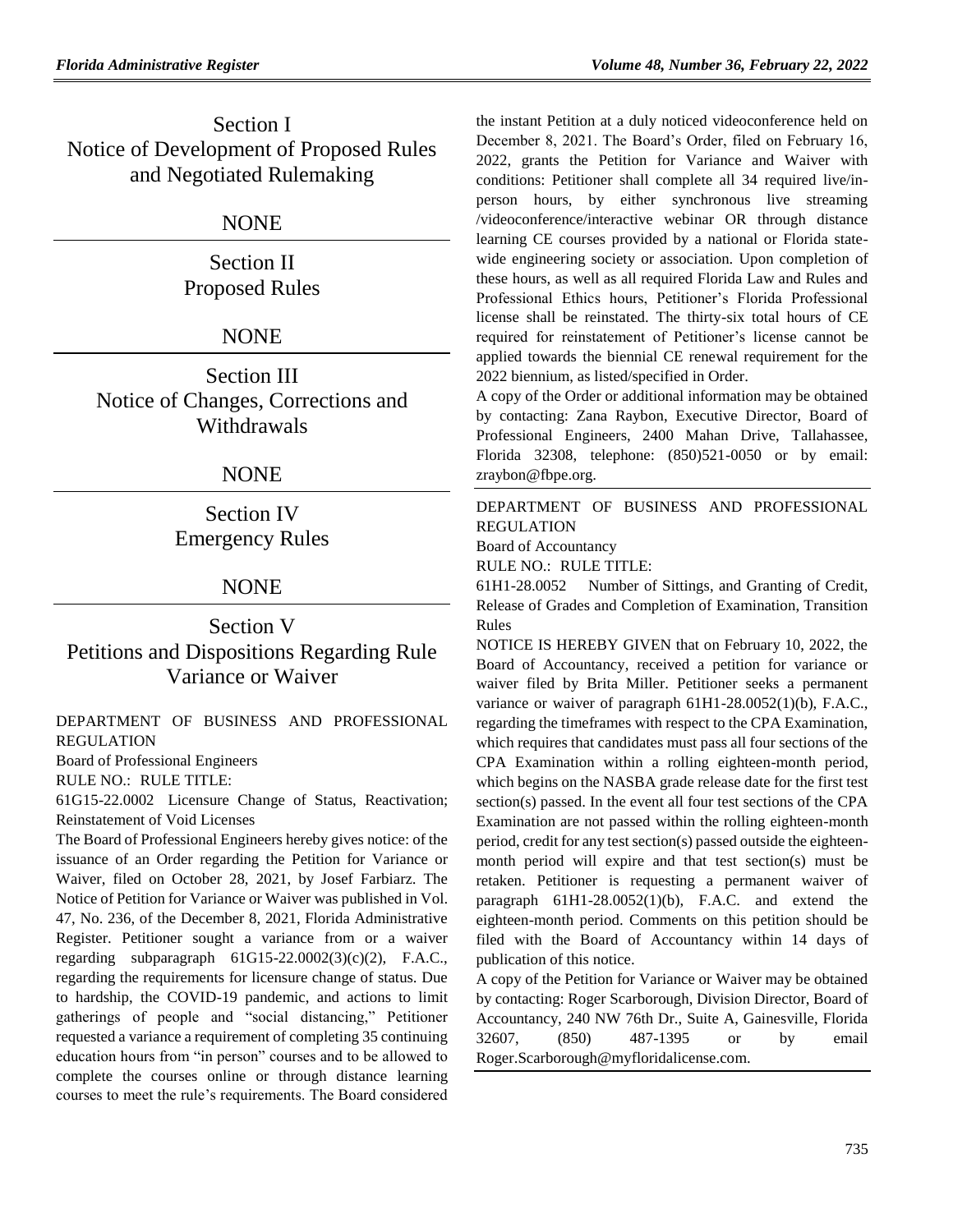# Section VI Notice of Meetings, Workshops and Public **Hearings**

## [REGIONAL PLANNING COUNCILS](https://www.flrules.org/gateway/department.asp?id=29)

[West Florida Regional Planning Council](https://www.flrules.org/gateway/organization.asp?id=57)

The Esca-Rosa Regional Traffic Management Center Technical Committee announces a public meeting to which all persons are invited.

DATE AND TIME: March 1, 2022, 1:00 p.m.

#### PLACE: Virtual

GENERAL SUBJECT MATTER TO BE CONSIDERED: The Esca-Rosa Regional Traffic Management Center (RTMC) Technical Committee will hold a public meeting on March 1, 2022, 1:00 p.m., to which all interested persons are invited.

The committee is comprised of representatives from the five local agencies, the Emerald Coast Regional Council, and the Florida Department of Transportation. The purpose for the committee is to serve as the technical advisors in the preparation of the Scope of Services for architecture/technical/civil design for the RTMC and to participate as technical evaluators during the consultant selection process.

Members of the community wishing to participate can tune in via telephone. Call in (audio only): United States: (321)253- 2944, One Touch Telephone: +1 321-253-2944,,424125890#, Phone Conference ID: 424 125 890#

A copy of the agenda may be obtained by contacting: Jill Nobles, jill.nobles@ecrc.org.

Pursuant to the provisions of the Americans with Disabilities Act, any person requiring special accommodations to participate in this workshop/meeting is asked to advise the agency at least 48 hours before the workshop/meeting by contacting: Public Involvement at publicinvolvement@ecrc.org. If you are hearing or speech impaired, please contact the agency using the Florida Relay Service, 1(800)955-8771 (TDD) or 1(800)955-8770 (Voice).

# [REGIONAL PLANNING COUNCILS](https://www.flrules.org/gateway/department.asp?id=29)

[East Central Florida Regional Planning Council](https://www.flrules.org/gateway/department.asp?id=40)

[The East Central Florida Regional Planning Council announces](https://www.flrules.org/gateway/department.asp?id=40)  [a public meeting to which all persons are invited.](https://www.flrules.org/gateway/department.asp?id=40)

[DATE AND TIME: Wednesday, March 16, 2022, 9:30 a.m.](https://www.flrules.org/gateway/department.asp?id=40)

[PLACE: Brevard Zoo, 8225 N. Wickham Road, Melbourne, FL](https://www.flrules.org/gateway/department.asp?id=40)  [32940](https://www.flrules.org/gateway/department.asp?id=40)

[GENERAL SUBJECT MATTER TO BE CONSIDERED:](https://www.flrules.org/gateway/department.asp?id=40) [Regular bi-monthly meeting of the Executive Committee](https://www.flrules.org/gateway/department.asp?id=40)

[A copy of the agenda may be obtained by contacting: Pegge](https://www.flrules.org/gateway/department.asp?id=40)  [Parker at \(407\)245-0300, ext. 300, or pparker@ecfrpc.org.](https://www.flrules.org/gateway/department.asp?id=40)

[Pursuant to the provisions of the Americans with Disabilities](https://www.flrules.org/gateway/department.asp?id=40)  [Act, any person requiring special accommodations to](https://www.flrules.org/gateway/department.asp?id=40)  [participate in this workshop/meeting is asked to advise the](https://www.flrules.org/gateway/department.asp?id=40)  [agency at least two \(2\) days before the workshop/meeting by](https://www.flrules.org/gateway/department.asp?id=40)  [contacting: Pegge Parker at \(407\)245-0300, ext. 300, or](https://www.flrules.org/gateway/department.asp?id=40)  [pparker@ecfrpc.org. If you are hearing or speech impaired,](https://www.flrules.org/gateway/department.asp?id=40)  [please contact the agency using the Florida Relay Service,](https://www.flrules.org/gateway/department.asp?id=40)  [1\(800\)955-8771 \(TDD\) or 1\(800\)955-8770 \(Voice\).](https://www.flrules.org/gateway/department.asp?id=40)

[For more information, you may contact: Pegge Parker at](https://www.flrules.org/gateway/department.asp?id=40)  [\(407\)245-0300, ext. 300, or pparker@ecfrpc.org.](https://www.flrules.org/gateway/department.asp?id=40)

# [REGIONAL PLANNING COUNCILS](https://www.flrules.org/gateway/department.asp?id=40)

[East Central Florida Regional Planning Council](https://www.flrules.org/gateway/organization.asp?id=62)

[The East Central Florida Regional Planning Council announces](https://www.flrules.org/gateway/department.asp?id=40)  [a public meeting to which all persons are invited.](https://www.flrules.org/gateway/department.asp?id=40)

[DATE AND TIME: Wednesday, March 16, 2022, 10:30 a.m.](https://www.flrules.org/gateway/department.asp?id=40)

[PLACE: Brevard Zoo, 8225 N. Wickham Road, Melbourne, FL](https://www.flrules.org/gateway/department.asp?id=40)  [32940](https://www.flrules.org/gateway/department.asp?id=40)

[GENERAL SUBJECT MATTER TO BE CONSIDERED:](https://www.flrules.org/gateway/department.asp?id=40)  [Regular bi-monthly meeting of the East Central Florida](https://www.flrules.org/gateway/department.asp?id=40)  [Regional Planning Council](https://www.flrules.org/gateway/department.asp?id=40)

[A copy of the agenda may be obtained by contacting: Pegge](https://www.flrules.org/gateway/department.asp?id=40)  [Parker at \(407\)245-0300, ext. 300, or pparker@ecfrpc.org.](https://www.flrules.org/gateway/department.asp?id=40)

[Pursuant to the provisions of the Americans with Disabilities](https://www.flrules.org/gateway/department.asp?id=40)  [Act, any person requiring special accommodations to](https://www.flrules.org/gateway/department.asp?id=40)  [participate in this workshop/meeting is asked to advise the](https://www.flrules.org/gateway/department.asp?id=40)  [agency at least two \(2\) days before the workshop/meeting by](https://www.flrules.org/gateway/department.asp?id=40)  [contacting: Pegge Parker at \(407\)245-0300, ext. 300, or](https://www.flrules.org/gateway/department.asp?id=40)  [pparker@ecfrpc.org. If you are hearing or speech impaired,](https://www.flrules.org/gateway/department.asp?id=40)  [please contact the agency using the Florida Relay Service,](https://www.flrules.org/gateway/department.asp?id=40)  [1\(800\)955-8771 \(TDD\) or 1\(800\)955-8770 \(Voice\).](https://www.flrules.org/gateway/department.asp?id=40)

[For more information, you may contact: Pegge Parker at](https://www.flrules.org/gateway/department.asp?id=40)  [\(407\)245-0300, ext. 300, or pparker@ecfrpc.org.](https://www.flrules.org/gateway/department.asp?id=40)

# [WATER MANAGEMENT DISTRICTS](https://www.flrules.org/gateway/department.asp?id=40)

[Suwannee River Water Management District](https://www.flrules.org/gateway/organization.asp?id=121)

The Suwannee River Water Management District announces a public meeting to which all persons are invited.

DATE AND TIME: Tuesday, March 8, 2022, 9:00 a.m.

PLACE: District Headquarters, 9225 CR 49, Live Oak, FL 32060

GENERAL SUBJECT MATTER TO BE CONSIDERED: Governing Board Meeting, Workshops, Public Hearings, and/or Committee Meetings. Consideration of Suwannee River Water Management District business. All or part of this meeting may be conducted by means of communications media technology.

GoTo Webinar information regarding viewing of and participation in the meeting will be available on the District's website at www.mysuwanneeriver.com.

A copy of the agenda may be obtained by contacting: (386)362- 1001 or 1(800)226-1066 (Florida only) or on the District's website at www.mysuwanneeriver.com, when published.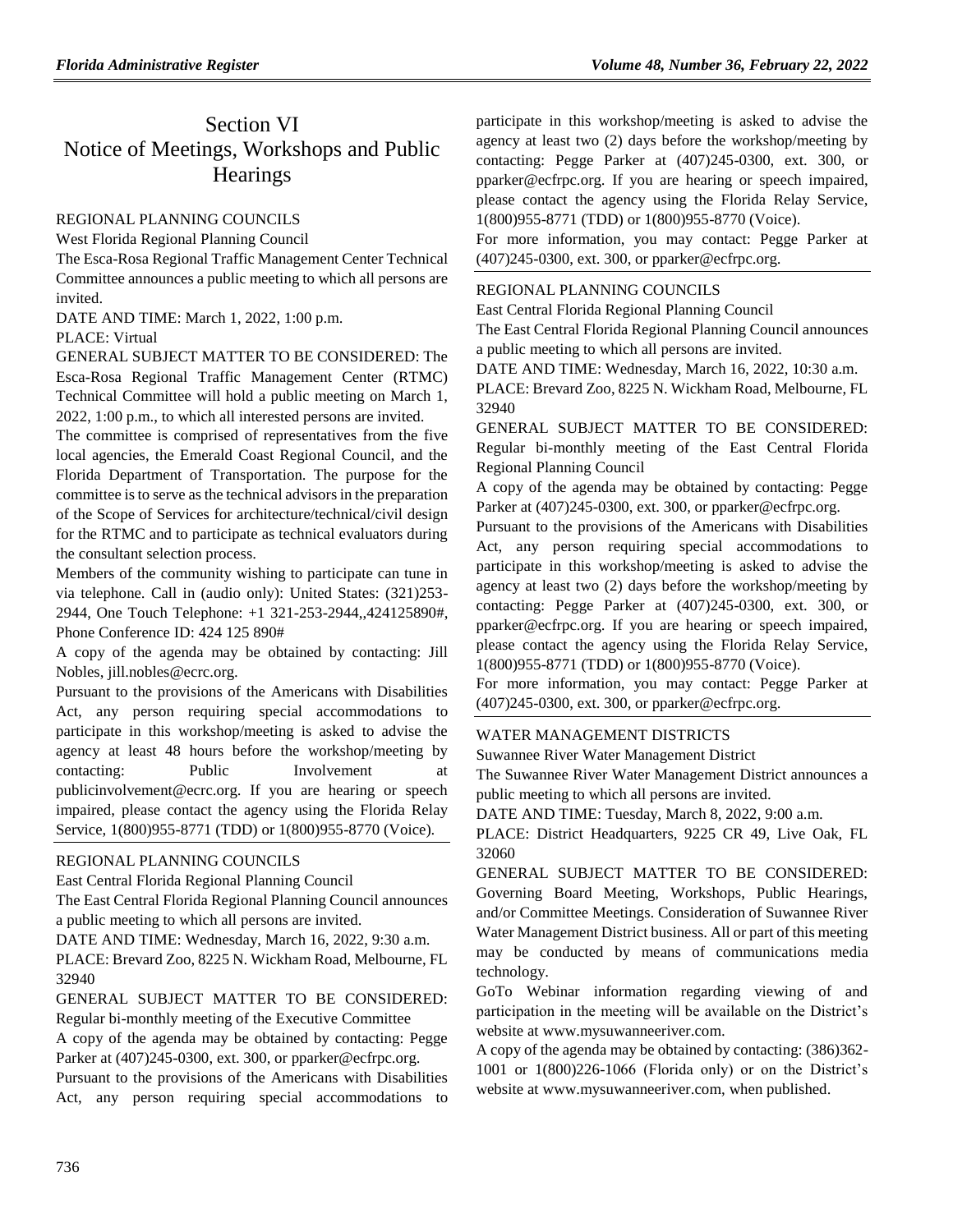Pursuant to the provisions of the Americans with Disabilities Act, any person requiring special accommodations to participate in this workshop/meeting is asked to advise the agency at least 2 days before the workshop/meeting by contacting: (386)362-1001 or 1(800)226-1066 (Florida only). If you are hearing or speech impaired, please contact the agency using the Florida Relay Service, 1(800)955-8771 (TDD) or 1(800)955-8770 (Voice).

If any person decides to appeal any decision made by the Board with respect to any matter considered at this meeting or hearing, he/she will need to ensure that a verbatim record of the proceeding is made, which record includes the testimony and evidence from which the appeal is to be issued.

#### [WATER MANAGEMENT DISTRICTS](https://www.flrules.org/gateway/department.asp?id=40)

St. [Johns River Water Management District](https://www.flrules.org/gateway/organization.asp?id=122)

The St. Johns River Water Management District announces a public meeting to which all persons are invited.

DATE AND TIME: Tuesday, March 8, 2022, Governing Board meeting, 10:00 a.m.

PLACE: District Headquarters, 4049 Reid Street (Hwy 100 West), Palatka, FL 32177

GENERAL SUBJECT MATTER TO BE CONSIDERED: Discussion and consideration of District business including regulatory and non-regulatory matters. Staff may recommend approval of external amendments which affect the adopted budget.

NOTE: One or more Governing Board members may attend and participate in the meetings by means of communications media technology.

A copy of the agenda may be obtained by contacting: St. Johns River Water Management District, Attention Heather Barnes, 4049 Reid Street, Palatka, FL 32177, or by phone at (386)329- 4239, or by visiting the District's website at sjrwmd.com.

Pursuant to the provisions of the Americans with Disabilities Act, any person requiring special accommodations to participate in this workshop/meeting is asked to advise the agency at least 48 hours before the workshop/meeting by contacting: Civil Rights Coordinator at (386)329-4500. If you are hearing or speech impaired, please contact the agency using the Florida Relay Service, 1(800)955-8771 (TDD) or 1(800)955-8770 (Voice).

#### [WATER MANAGEMENT DISTRICTS](https://www.flrules.org/gateway/department.asp?id=40)

[Southwest Florida Water Management District](https://www.flrules.org/gateway/organization.asp?id=123)

The Southwest Florida Water Management District (SWFWMD) announces a public meeting to which all persons are invited.

DATE AND TIME: Tuesday, March 8, 2022, 10:00 a.m.

PLACE: This is a meeting conducted by means of communications media technology via Microsoft Teams at https://bit.ly/3zSV4lq. An additional telephone connection is available at (786)749-6127 conference code 511-555-435.

GENERAL SUBJECT MATTER TO BE CONSIDERED: Agricultural and Green Industry Advisory Committee meeting: To discuss committee business. Instructions regarding viewing of and participation in the meeting are available at WaterMatters.org or by calling 1(800)423-1476 and requesting assistance.

A copy of the agenda may be obtained by contacting: WaterMatters.org, Boards, Meetings & Event Calendar, 1(800)423-1476 (FL only) or (352)796-7211.

Pursuant to the provisions of the Americans with Disabilities Act, any person requiring special accommodations to participate in this workshop/meeting is asked to advise the agency at least 5 days before the workshop/meeting by contacting: SWFWMD Human Resources Office Chief at 1(800)423-1476 (FL only) or (352)796-7211, x4747, or email to ADACoordinator@WaterMatters.org. If you are hearing or speech impaired, please contact the agency using the Florida Relay Service, 1(800)955-8771 (TDD) or 1(800)955-8770 (Voice).

If any person decides to appeal any decision made by the Board with respect to any matter considered at this meeting or hearing, he/she will need to ensure that a verbatim record of the proceeding is made, which record includes the testimony and evidence from which the appeal is to be issued.

For more information, you may contact: Barbara.Matrone@WaterMatters.org, 1(800)423-1476 (FL only) or (352)796-7211, x4605 EXE0828.

#### [WATER MANAGEMENT DISTRICTS](https://www.flrules.org/gateway/department.asp?id=40)

[South Florida Water Management District](https://www.flrules.org/gateway/organization.asp?id=124)

The South Florida Water Management District announces a public meeting to which all persons are invited.

DATE AND TIME: Thursday, March 3, 2022, 9:30 a.m., Lake Belt Mitigation Committee Meeting

PLACE: SFWMD Headquarters, 3301 Gun Club Road, B-1 Building, Storch Conference Room, West Palm Beach, FL 33406

Members of the public may participate and provide public comment in-person or via Zoom, a media technology free for the public to use. https://sfwmdgov.zoom.us/meeting/register/tZcqd-

6rpzkpGNDJBt2CDsUMPKJLgOAy6ZlL

GENERAL SUBJECT MATTER TO BE CONSIDERED: This is a public meeting of the Lake Belt Mitigation Committee, created pursuant to Section 373.41492, Florida Statutes. Meeting content will include information on monitoring, annual reporting, and Pennsuco Wetlands restoration.

The public and stakeholders will have an opportunity to view and comment on the meeting in-person and via Zoom by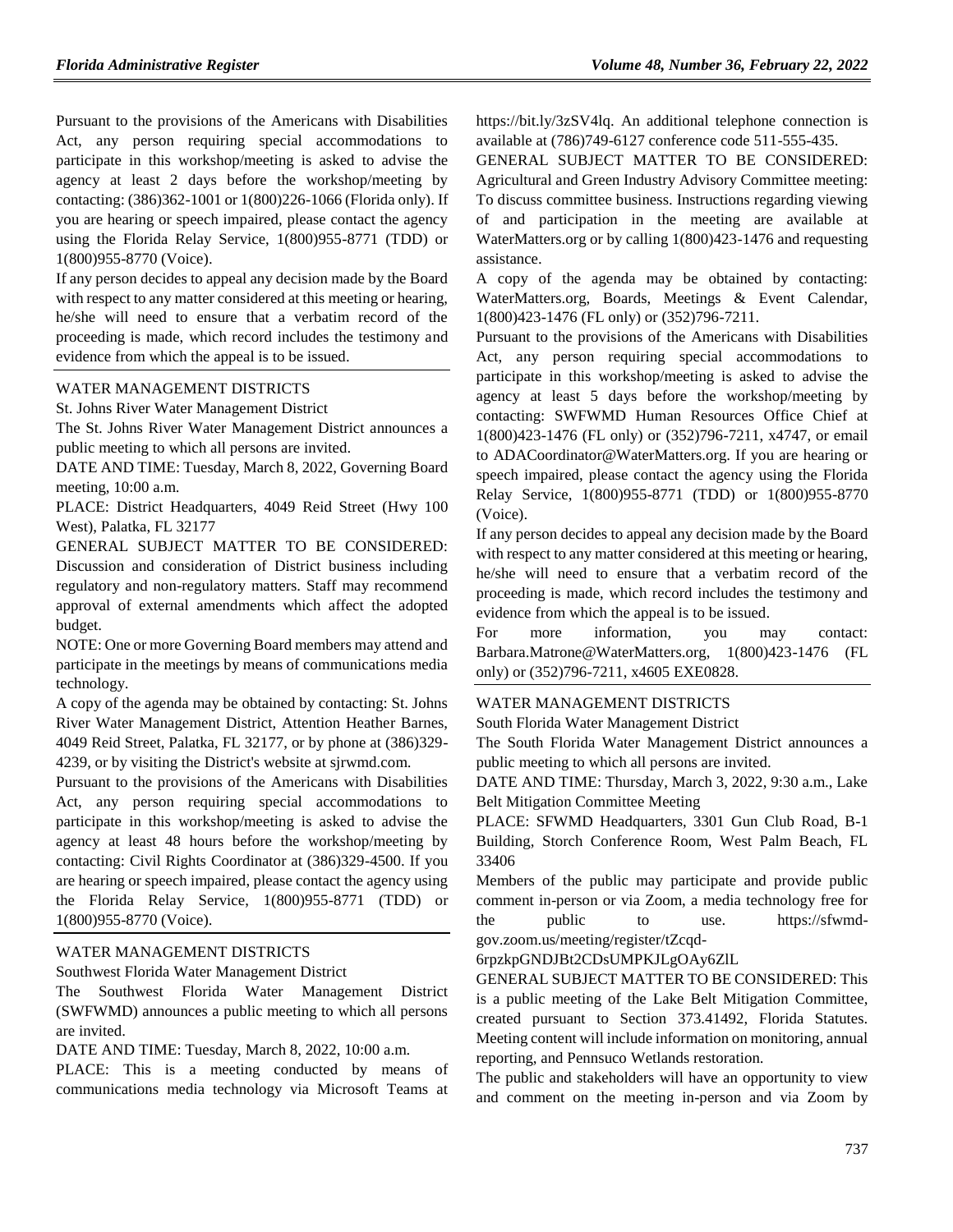utilizing the following link: https://sfwmdgov.zoom.us/meeting/register/tZcqd-

```
6rpzkpGNDJBt2CDsUMPKJLgOAy6ZlL
```
This link will go live at approximately 9:30 a.m. on March 3, 2022.

Members of the public and stakeholders are invited to participate and provide comment to the Lake Belt Mitigation Committee.

A copy of the agenda may be obtained by contacting: Lourdes Elias, (561)682-2706, lelias@sfwmd.gov, or online at SFWMD.gov/our-work/lake-belt-committee seven days prior to the meeting

Pursuant to the provisions of the Americans with Disabilities Act, any person requiring special accommodations to participate in this workshop/meeting is asked to advise the agency at least seven days before the workshop/meeting by contacting: Rosie Byrd at rbyrd@sfwmd.gov. If you are hearing or speech impaired, please contact the agency using the Florida Relay Service, 1(800)955-8771 (TDD) or 1(800)955-8770 (Voice).

For more information, you may contact: Lourdes Elias, 561- 682-2706, lelias@sfwmd.gov.

[DEPARTMENT OF BUSINESS AND PROFESSIONAL](https://www.flrules.org/gateway/department.asp?id=61)  [REGULATION](https://www.flrules.org/gateway/department.asp?id=61)

[Barbers' Board](https://www.flrules.org/gateway/organization.asp?id=273)

The Florida Barbers' Board announces a telephone conference call to which all persons are invited.

DATE AND TIME: March 7, 2022, 10:00 a.m. ET PLACE:

HTTPS://GLOBAL.GOTOMEETING.COM/JOIN/27077881 3

You can also dial in using your phone: United States: (408)650- 3123, ACCESS CODE: 270-778-813.

GENERAL SUBJECT MATTER TO BE CONSIDERED: General Board business.

A copy of the agenda may be obtained by contacting: Florida Barbers' Board, 2601 Blair Stone, Tallahassee, Florida, 32399, (850)487-1395.

Pursuant to the provisions of the Americans with Disabilities Act, any person requiring special accommodations to participate in this workshop/meeting is asked to advise the agency at least 5 days before the workshop/meeting by contacting: Florida Barbers' Board, 2601 Blair Stone, Tallahassee, Florida, 32399, (850)487-1395. If you are hearing or speech impaired, please contact the agency using the Florida Relay Service, 1(800)955-8771 (TDD) or 1(800)955-8770 (Voice).

If any person decides to appeal any decision made by the Board with respect to any matter considered at this meeting or hearing, he/she will need to ensure that a verbatim record of the

proceeding is made, which record includes the testimony and evidence from which the appeal is to be issued.

For more information, you may contact: Florida Barbers' Board, 2601 Blair Stone, Tallahassee, Florida, 32399, (850)487-1395.

# [DEPARTMENT OF BUSINESS AND PROFESSIONAL](https://www.flrules.org/gateway/department.asp?id=61)  [REGULATION](https://www.flrules.org/gateway/department.asp?id=61)

[Florida Building Commission](https://www.flrules.org/gateway/organization.asp?id=1071)

The Florida Building Commission, Education Program Oversight Committee, announces a public meeting to which all persons are invited.

DATE AND TIME: March 31, 2022, 9:00 a.m.

PLACE: Meeting to be conducted using communications media technology, specifically teleconference and webinar. Join the meeting at https://global.gotomeeting.com/join/533378925. Join the conference call: United States (toll-free) 1(866)899- 4679, meeting ID/access code: 533-378-925.

GENERAL SUBJECT MATTER TO BE CONSIDERED: Review pending advanced accredited courses for recommendation to the Commission.

Other committee business on the agenda.

A copy of the agenda may be obtained by contacting: Thomas Campbell, as set forth below or on the Commission website.

Pursuant to the provisions of the Americans with Disabilities Act, any person requiring special accommodations to participate in this workshop/meeting is asked to advise the agency at least 10 days before the workshop/meeting by contacting: Ms. Barbara Bryant, Building Codes and Standards Office, Division of Professions, Department of Business and Professional Regulation, 2601 Blair Stone Road, Tallahassee, Florida 32399-0772, (850)487-1824 or fax: (850)414-8436. If you are hearing or speech impaired, please contact the agency using the Florida Relay Service, 1(800)955-8771 (TDD) or 1(800)955-8770 (Voice).

If any person decides to appeal any decision made by the Board with respect to any matter considered at this meeting or hearing, he/she will need to ensure that a verbatim record of the proceeding is made, which record includes the testimony and evidence from which the appeal is to be issued.

For more information, you may contact: Thomas Campbell, Building Codes and Standards Office, Division of Professions, Department of Business and Professional Regulation, 2601 Blair Stone Road, Tallahassee, Florida 32399-0772, call (850)487-1824 or access the Commission website: https://floridabuilding.org/c/default.aspx.

# [DEPARTMENT OF BUSINESS AND PROFESSIONAL](https://www.flrules.org/gateway/department.asp?id=61)  [REGULATION](https://www.flrules.org/gateway/department.asp?id=61)

#### [Board of Accountancy](https://www.flrules.org/gateway/organization.asp?id=280)

The Board of Accountancy announces a public meeting to which all persons are invited.

DATE AND TIME: Friday, March 7, 2022, 12:30 p.m. ET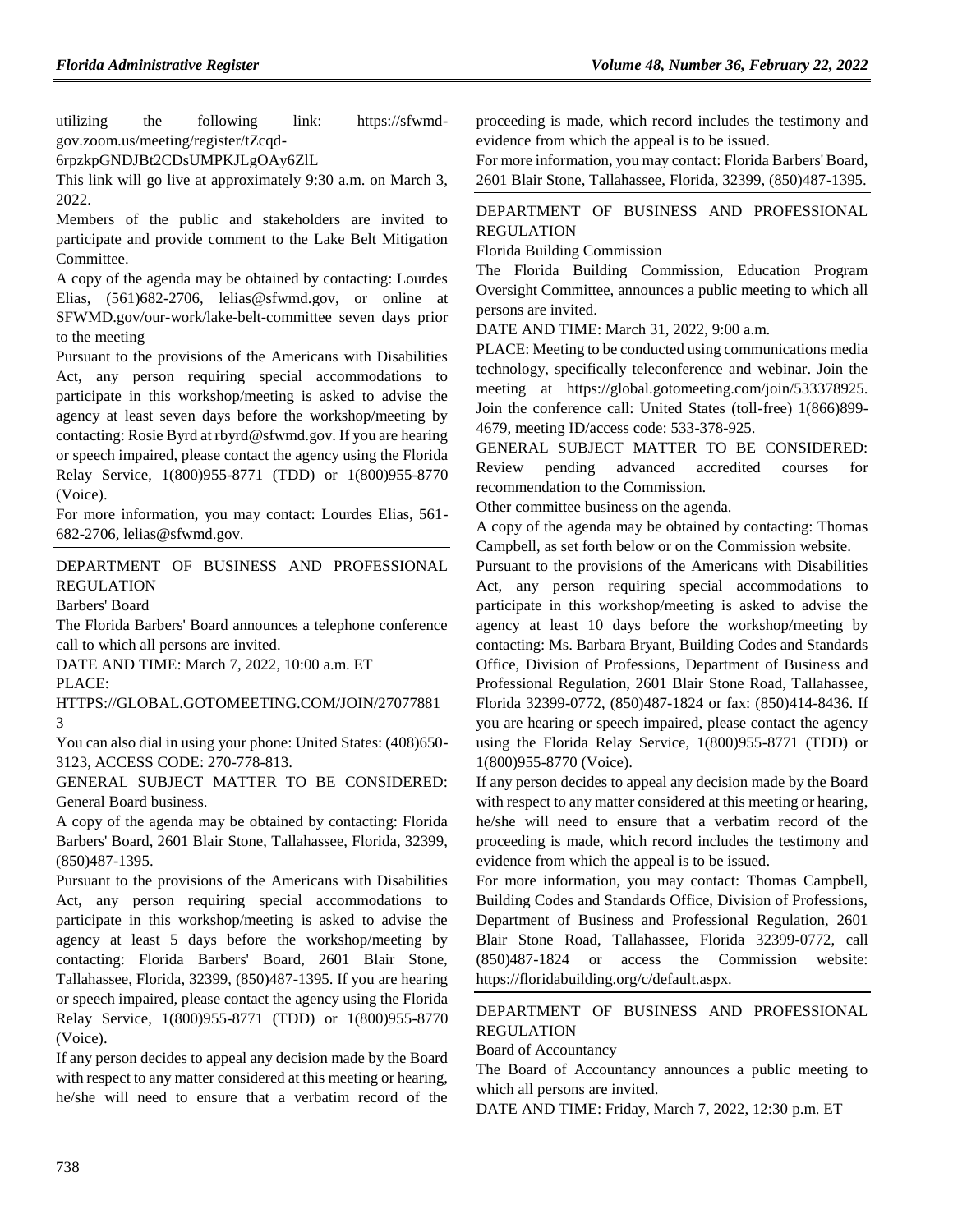PLACE: Please join my meeting from your computer, tablet or smartphone. https://meet.goto.com/811594037

You can also dial in using your phone. United States (Toll Free): 1(877)309-2073, United States: (646)749-3129, Access Code: 811-594-037

GENERAL SUBJECT MATTER TO BE CONSIDERED: The Rules Committee will meet to discuss possible rule changes.

A copy of the agenda may be obtained by contacting: Kevin Brown, (352)333-2505.

Pursuant to the provisions of the Americans with Disabilities Act, any person requiring special accommodations to participate in this workshop/meeting is asked to advise the agency at least 2 days before the workshop/meeting by contacting: Kevin Brown, (352)333-2505. If you are hearing or speech impaired, please contact the agency using the Florida Relay Service, 1(800)955-8771 (TDD) or 1(800)955-8770 (Voice).

If any person decides to appeal any decision made by the Board with respect to any matter considered at this meeting or hearing, he/she will need to ensure that a verbatim record of the proceeding is made, which record includes the testimony and evidence from which the appeal is to be issued.

For more information, you may contact: Kevin Brown, (352)333-2505.

#### DEPARTMENT OF ENVIRONMENTAL PROTECTION

The Florida Department of Environmental Protection, Division of Air Resource Management, announces the postponement of the public meeting that was scheduled for Thursday, February 24, 2022 as previously published in the Florida Administrivia Register on January 24, 2022 (Volume 48, Number 15). The department will re-schedule the public meeting at a future date to accept public comments regarding the draft Title V permit renewal for Miami-Dade Resource Recovery Facility. The meeting details including date, time, and information to access the public meeting will be published in a future Florida Administrative Register.

GENERAL SUBJECT MATTER TO BE CONSIDERED: The department is postponing the public meeting on the draft Title V permit renewal for Miami-Dade Resource Recovery Facility. For more information, you may contact Mr. David Read by email at [David.Read@Floridadep.gov](mailto:David.Read@Floridadep.gov) or by calling (850)717- 9075.

# [DEPARTMENT OF ECONOMIC OPPORTUNITY](https://www.flrules.org/gateway/department.asp?id=73)

[Division of Workforce Services](https://www.flrules.org/gateway/organization.asp?id=1065)

The Reemployment Assistance Appeals Commission announces a public meeting to which all persons are invited. DATE AND TIME: March 2, 2022, 9:30 a.m.

PLACE: Reemployment Assistance Appeals Commission, 1211 Governors Square Boulevard, Suite 300, Tallahassee, Florida 32301. Attendance by telephone is also available by calling (850)988-5144 and entering phone conference ID: 385 351 95 #.

GENERAL SUBJECT MATTER TO BE CONSIDERED: Disposition of cases pending before the Reemployment Assistance Appeals Commission, and the Chairman's report. No public testimony will be taken.

A copy of the agenda may be obtained by contacting: the office of the Reemployment Assistance Appeals Commission at RAAC.Inquiries@deo.myflorida.com or by visiting https://www.floridajobs.org/Reemployment-Assistance-

Service-Center/reemployment-assistance-appeals-

commission/about-the-reemployment-assistance-appealscommission/raac-notices.

Pursuant to the provisions of the Americans with Disabilities Act, any person requiring special accommodations to participate in this workshop/meeting is asked to advise the agency at least 24 hours before the workshop/meeting by contacting: The Commission Clerk at (850)692-0180. If you are hearing or speech impaired, please contact the agency using the Florida Relay Service, 1(800)955-8771 (TDD) or 1(800)955- 8770 (Voice).

For more information, you may contact: The Commission Clerk at (850)692-0180.

#### [INFINITE SOURCE COMMUNICATIONS GROUP, LLC](https://www.flrules.org/gateway/organization.asp?id=1035)

The Florida Department of Transportation District Six announces a public meeting to which all persons are invited. DATE AND TIME: March 2, 2022, 6:00 p.m.

PLACE: Westland Gardens Park, 13501 NW 107 Ave, Hialeah, FL 33018. All current Centers for Disease Control and Prevention (CDC) guidelines will be observed. To RSVP visit, https://survey.zohopublic.com/zs/SsRRrM

To attend the Virtual Public Meeting online: Visit the link: https://attendee.gotowebinar.com/register/3453337745510339 087

Participants can also call in by dialing (415)655-0060, Access code:184-274-358

GENERAL SUBJECT MATTER TO BE CONSIDERED: The Florida Department of Transportation (FDOT) District Six will host a Public Meeting for a reconstruction project along State Road (SR) 25/US 27/Okeechobee Road from the Broward County Line to west of the SR 821/Florida's Turnpike, in Miami-Dade County. The project identification number is 423251-2-52-01. The meeting will consist of a formal presentation followed by an open discussion. Staff will be available to answer questions and provide assistance. Questions will be responded to as time permits, in the order received. If your question is not responded to during the event, a response will be provided in writing following the meeting.

For the in-person meeting, all current Centers for Disease Control and Prevention (CDC) guidelines will be observed.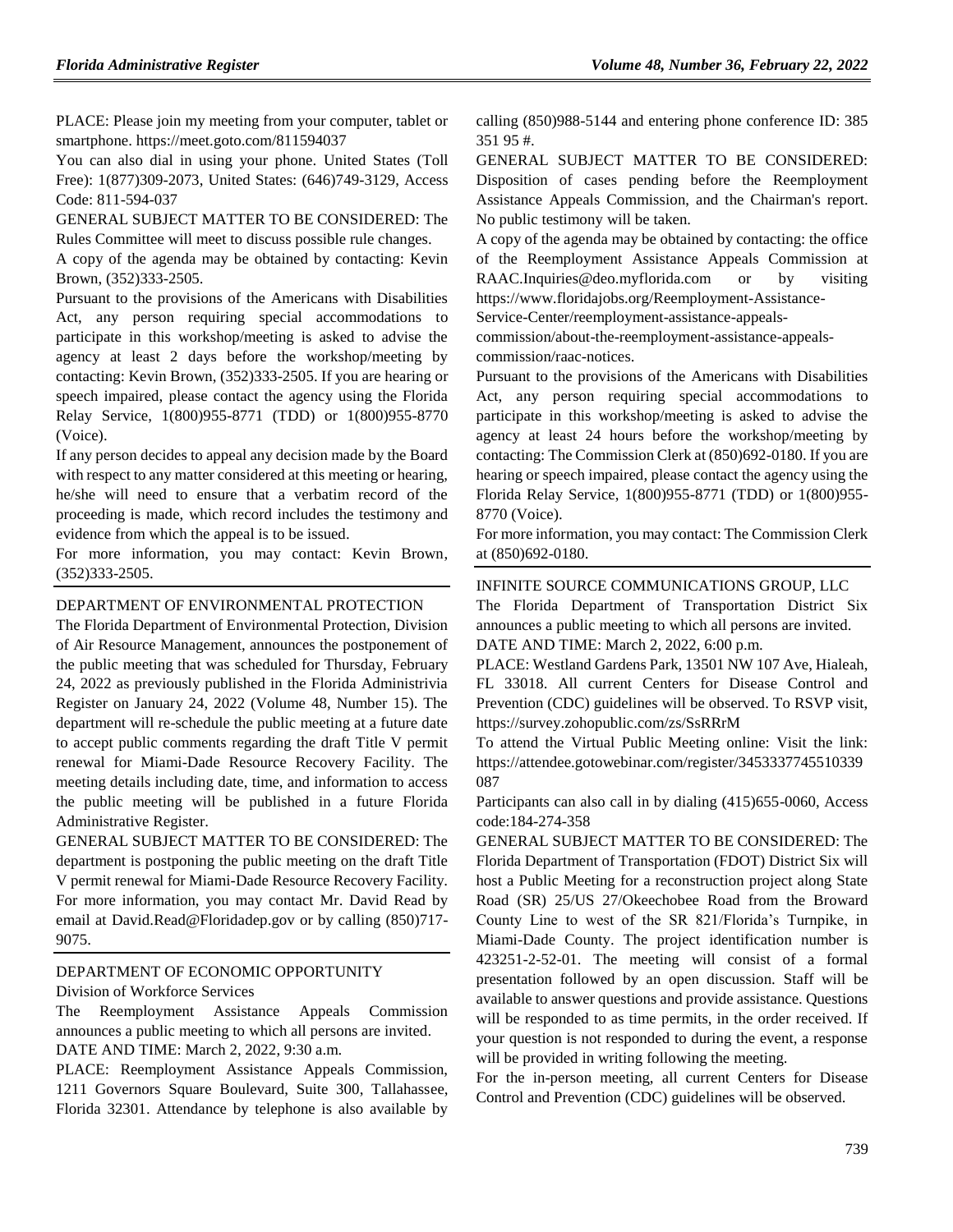This project is part of the corridorwide reconstruction of the SR 25/US 27/Okeechobee Road from the SR 826/Palmetto Expressway to the Broward County Line. This work will improve safety, enhance mobility along this Strategic Intermodal Systems (SIS) corridor, and inspire innovative transportation solutions, connecting commuters throughout Miami-Dade County.

Public participation is solicited without regard to race, color, national origin, age, sex, religion, disability, or family status.

A copy of the agenda may be obtained by contacting: Senior Community Outreach Specialist, Maria Alzate at (305)560- 8218, email: Maria@iscprgroup.com.

Pursuant to the provisions of the Americans with Disabilities Act, any person requiring special accommodations to participate in this workshop/meeting is asked to advise the agency at least 7 days before the workshop/meeting by contacting: Nicholas Danu at (305)470-5219 or in writing at FDOT, 1000 NW 111 Avenue, Miami, FL 33172 or by email at: Nicholas.Danu@dot.state.fl.us. If you are hearing or speech impaired, please contact the agency using the Florida Relay Service, 1(800)955-8771 (TDD) or 1(800)955-8770 (Voice).

For more information, you may contact: Senior Community Outreach Specialist, Maria Alzate at (305)560-8218, email: Maria@iscprgroup.com.

# Section VII

Notice of Petitions and Dispositions Regarding Declaratory Statements

# NONE

# Section VIII Notice of Petitions and Dispositions Regarding the Validity of Rules

Notice of Petition for Administrative Determination has been filed with the Division of Administrative Hearings on the following rules:

# NONE

Notice of Disposition of Petition for Administrative Determination has been filed with the Division of Administrative Hearings on the following rules:

# NONE

Section IX Notice of Petitions and Dispositions Regarding Non-rule Policy Challenges

# NONE

Section X Announcements and Objection Reports of the Joint Administrative Procedures Committee

# NONE

# Section XI Notices Regarding Bids, Proposals and Purchasing

[DEPARTMENT OF MANAGEMENT SERVICES](https://www.flrules.org/gateway/department.asp?id=60) [Division of Building Construction](https://www.flrules.org/gateway/organization.asp?id=225)

Collins Building Exterior Painting and Sealing-AE

STATE OF FLORIDA, DEPARTMENT OF MANAGEMENT SERVICES

DIVISION OF REAL ESTATE DEVELOPMENT AND MANAGEMENT

PUBLIC ANNOUNCEMENT FOR PROFESSIONAL SERVICES

ARCHITECTURAL SERVICES

February 22, 2022

The Department of Management Services, Division of Real Estate Development and Management, announces that professional services are required for the project listed below.

RFQ NUMBER: RFQ-REDM21/22-01 PROJECT NUMBER: MSFM-TBD

PROJECT NAME: Collins Building Exterior Painting and Sealing

PROJECT LOCATION: Tallahassee, Florida

ESTIMATED CONSTRUCTION BUDGET: Current funding is approximately \$3,918,000 with additional funding contingent upon future appropriation by the Legislature.

Please visit the Department's website http://www.myflorida.com/apps/vbs/vbs\_www.main\_menu and "click on Search Advertisements"

[FLORIDA WORKERS' COMPENSATION JOINT](https://www.flrules.org/gateway/organization.asp?id=757)  [UNDERWRITING ASSOCIATION, INC.](https://www.flrules.org/gateway/organization.asp?id=757)

Notice of Request for Proposals for Non-Discretionary Investment Management Services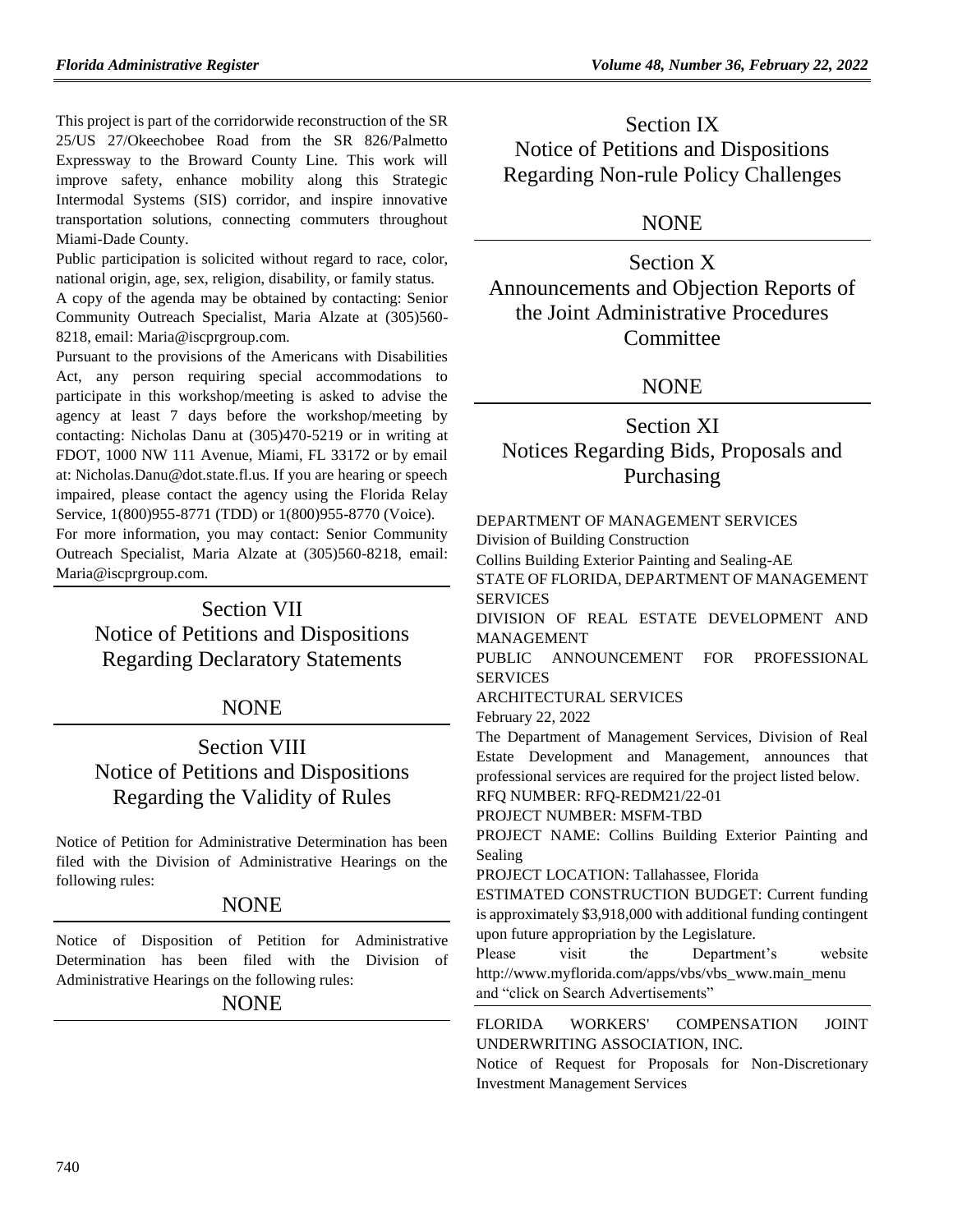The FWCJUA, a single-line insurer of workers' compensation and employers' liability coverage in Florida, will issue an RFP for Non-Discretionary Investment Management Services on March 4, 2022. The FWCJUA is not a state agency; and thus, the RFP process is not governed by the contracting procedures applicable to state agencies set forth by Florida law. Interested parties may obtain a copy of the FWCJUA's RFP for Non-Discretionary Investment Management Services on March 4, 2022 at [www.fwcjua.com.](http://www.fwcjua.com/)

# [THE WEITZ COMPANY](https://www.flrules.org/gateway/organization.asp?id=850)

## 1000M70

The Weitz Company has been awarded the Design-Build contract to construct the new Honors Student Housing facility at the University of Florida Gainesville campus. The five buildings contain 821 dormitory units plus 4 apartment units. Total value of the project is \$160 million. These documents will be the basis of award for all remaining trades including Landscape, Site Improvements, Millwork, Interior Finish trades, Specialties and Misc Equipment.

The following trades have been awarded and are not being solicited: Earthwork, Site Utilities, Demolition, Soils Improvement, Concrete Frame, Masonry, Metals, Roofing and Lightweight Insulating Concrete, Fireproofing, Metal Façade, Glazing, Elevators, Fire Protection, Plumbing, Mechanical and Electrical.

The project has a 25% participation goal for Small Business Enterprises.

Please click on below link to access project: [https://app.buildingconnected.com/public/55d60a5554d4f8080](https://app.buildingconnected.com/public/55d60a5554d4f80800fddd3b/projects/620a6d912c8ab600b25f2aa1) [0fddd3b/projects/620a6d912c8ab600b25f2aa1](https://app.buildingconnected.com/public/55d60a5554d4f80800fddd3b/projects/620a6d912c8ab600b25f2aa1)

# Section XII Miscellaneous

# [DEPARTMENT OF STATE](https://www.flrules.org/gateway/department.asp?id=1)

Index of Administrative Rules Filed with the Secretary of State Pursuant to subparagraph  $120.55(1)(b)6. - 7$ ., F.S., the below list of rules were filed in the Office of the Secretary of State between 3:00 p.m., Tuesday, February 15, 2022 and 3:00 p.m., Monday, February 21, 2022.

| Rule No.   | <b>File Date</b> | <b>Effective</b><br><b>Date</b> |
|------------|------------------|---------------------------------|
| 2B-1.003   | 2/17/2022        | 3/9/2022                        |
| 25-30.4345 | 2/15/2022        | 3/7/2022                        |
| 61-35.021  | 2/15/2022        | 3/7/2022                        |
| 62-503.200 | 2/17/2022        | 3/9/2022                        |

| 62-503.300   | 2/17/2022 | 3/9/2022  |
|--------------|-----------|-----------|
| 62-503.430   | 2/17/2022 | 3/9/2022  |
| 62-503.500   | 2/17/2022 | 3/9/2022  |
| 62-503.700   | 2/17/2022 | 3/9/2022  |
| 62-503.751   | 2/17/2022 | 3/9/2022  |
| 62-503.800   | 2/17/2022 | 3/9/2022  |
| 62-552.200   | 2/17/2022 | 3/9/2022  |
| 62-552.300   | 2/17/2022 | 3/9/2022  |
| 62-552.430   | 2/17/2022 | 3/9/2022  |
| 62-552.680   | 2/17/2022 | 3/9/2022  |
| 62-552.700   | 2/17/2022 | 3/9/2022  |
| 62-552.800   | 2/17/2022 | 3/9/2022  |
| 62-701.805   | 2/17/2022 | 3/9/2022  |
| 62-701.900   | 2/17/2022 | 3/9/2022  |
| 62-788.101   | 2/17/2022 | 3/9/2022  |
| 62-788.151   | 2/17/2022 | 3/9/2022  |
| 62-788.201   | 2/17/2022 | 3/9/2022  |
| 62-788.301   | 2/17/2022 | 3/9/2022  |
| 62-788.311   | 2/17/2022 | 3/9/2022  |
| 62-788.321   | 2/17/2022 | 3/9/2022  |
| 62-788.331   | 2/17/2022 | 3/9/2022  |
| 62-788.341   | 2/17/2022 | 3/9/2022  |
| 62-788.401   | 2/17/2022 | 3/9/2022  |
| 64B7-26.0035 | 2/21/2022 | 3/13/2022 |
| 64B8-3.004   | 2/18/2022 | 3/10/2022 |
| 64B8-9.009   | 2/18/2022 | 3/10/2022 |
| 64B8-30.005  | 2/18/2022 | 3/10/2022 |
| 64B8-30.008  | 2/18/2022 | 3/10/2022 |
| 64B15-6.0035 | 2/18/2022 | 3/10/2022 |
| 64B15-6.0038 | 2/18/2022 | 3/10/2022 |
| 64B16-30.001 | 2/21/2022 | 3/13/2022 |
| 64ER22-1     | 2/17/2022 | 2/17/2022 |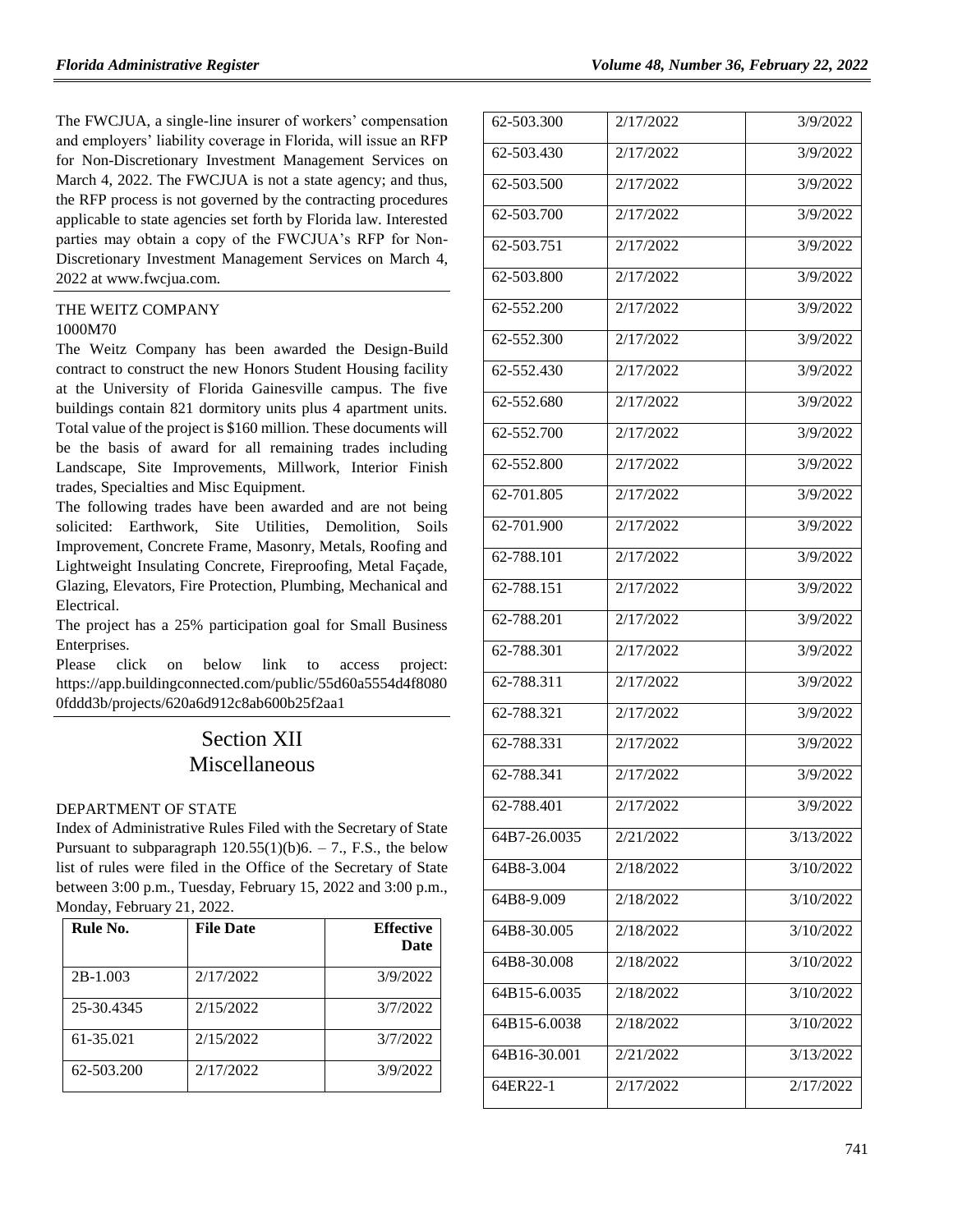# **LIST OF RULES AWAITING LEGISLATIVE APPROVAL SECTIONS 120.541(3), 373.139(7) AND/OR 373.1391(6), FLORIDA STATUTES**

| Rule No.    | <b>File Date</b> | <b>Effective</b><br>Date |
|-------------|------------------|--------------------------|
|             |                  |                          |
| 5K-4.020    | 12/10/2021       | **/**/****               |
| 5K-4.035    | 12/10/2021       | **/**/****               |
| 5K-4045     | 12/10/2021       | **/**/****               |
| 60FF1-5.009 | 7/21/2016        | **/**/****               |
| $60P-1.003$ | 12/8/2021        | **/**/****               |
| 60P2.002    | 11/5/2019        | **/**/****               |
| $60P-2.003$ | 11/5/2019        | **/**/****               |
| 62-600.405  | 11/16/2021       | **/**/****               |
| 62-600.705  | 11/16/2021       | **/**/****               |
| 62-600.720  | 11/16/2021       | **/**/****               |
| 64B8-10.003 | 12/9/2015        | **/**/****               |
| 69L-7.020   | 10/22/2021       | **/**/****               |

[DEPARTMENT OF FINANCIAL SERVICES](https://www.flrules.org/gateway/department.asp?id=69) FSC - [Financial Institution Regulation](https://www.flrules.org/gateway/organization.asp?id=523) Division of Financial Institutions NOTICE OF FILINGS Financial Services Commission

Office of Financial Regulation

February 22, 2022

Notice is hereby given that the Office of Financial Regulation, Division of Financial Institutions, has received the following application. Comments may be submitted to the Division Director, 200 East Gaines Street, Tallahassee, Florida 32399- 0371, for inclusion in the official record without requesting a hearing. However, pursuant to provisions specified in Chapter 69U-105, Florida Administrative Code, any person may request a public hearing by filing a petition with the Agency Clerk as follows:

| By Mail or Facsimile<br>OR.     | By Hand Delivery                 |
|---------------------------------|----------------------------------|
| <b>Agency Clerk</b>             | <b>Agency Clerk</b>              |
| Office of Financial Regulation  | Office of Financial Regulation   |
| P.O. Box 8050                   | General Counsel's Office         |
| Tallahassee, Florida 32314-8050 | The Fletcher Building, Suite 504 |
| Phone: (850)410-9889            | 101 East Gaines Street           |
| Fax: (850)410-9663              | Tallahassee, Florida 32399-0379  |
|                                 | Phone: (850)410-9889             |

In accordance with the Americans with Disabilities Act, persons with disabilities needing a special accommodation to participate in this proceeding should contact the Agency Clerk no later than seven (7) days prior to the filing deadline or proceeding, at the Office of Financial Regulation, The Fletcher Building, Suite 504, 101 East Gaines Street, Tallahassee, Florida 32399-0379, Phone: (850)410-9889, or by Email: agency.clerk@flofr.com.

The Petition must be received by the Clerk within twenty-one (21) days of publication of this notice (by 5:00 p.m., March 15, 2022):

APPLICATION TO CONVERT FROM AN INTERNATIONAL BANK AGENCY TO AN INTERNATIONAL REPRESENTATIVE OFFICE

Applicant and Location: Banco Internacional de Costa Rica, S.A. (BICSA), 4000 Ponce de Leon, Suite 600, Coral Gables, Florida 33146 With Title: Banco Internacional de Costa Rica, S.A. (BICSA)

Received: February 18, 2022

Distribution: (Publication Not Required)

Federal Deposit Insurance Corporation, Atlanta, GA

Federal Reserve Bank of Atlanta, Atlanta, GA

Comptroller of the Currency, Atlanta, GA

Florida Bankers Association, Tallahassee, Florida

Andres A. Fernandez

# Section XIII Index to Rules Filed During Preceding Week

## INDEX TO RULES FILED BETWEEN FEBRUARY 14, 2022 AND FEBRUARY 18, 2022

| Rule No. | File Date | Effective | Proposed | Amended  |
|----------|-----------|-----------|----------|----------|
|          |           | Date      | Vol./No. | Vol./No. |

# **DEPARTMENT OF LEGAL AFFAIRS**

**Florida Elections Commission**

| 2B-1.003 | 2/17/22 | 3/9/22 | 48/09 |
|----------|---------|--------|-------|
|          |         |        |       |

#### **PUBLIC SERVICE COMMISSION**

|  | 25-30.4345 2/15/22 | 3/7/22 | 47/200 | 48/15 |
|--|--------------------|--------|--------|-------|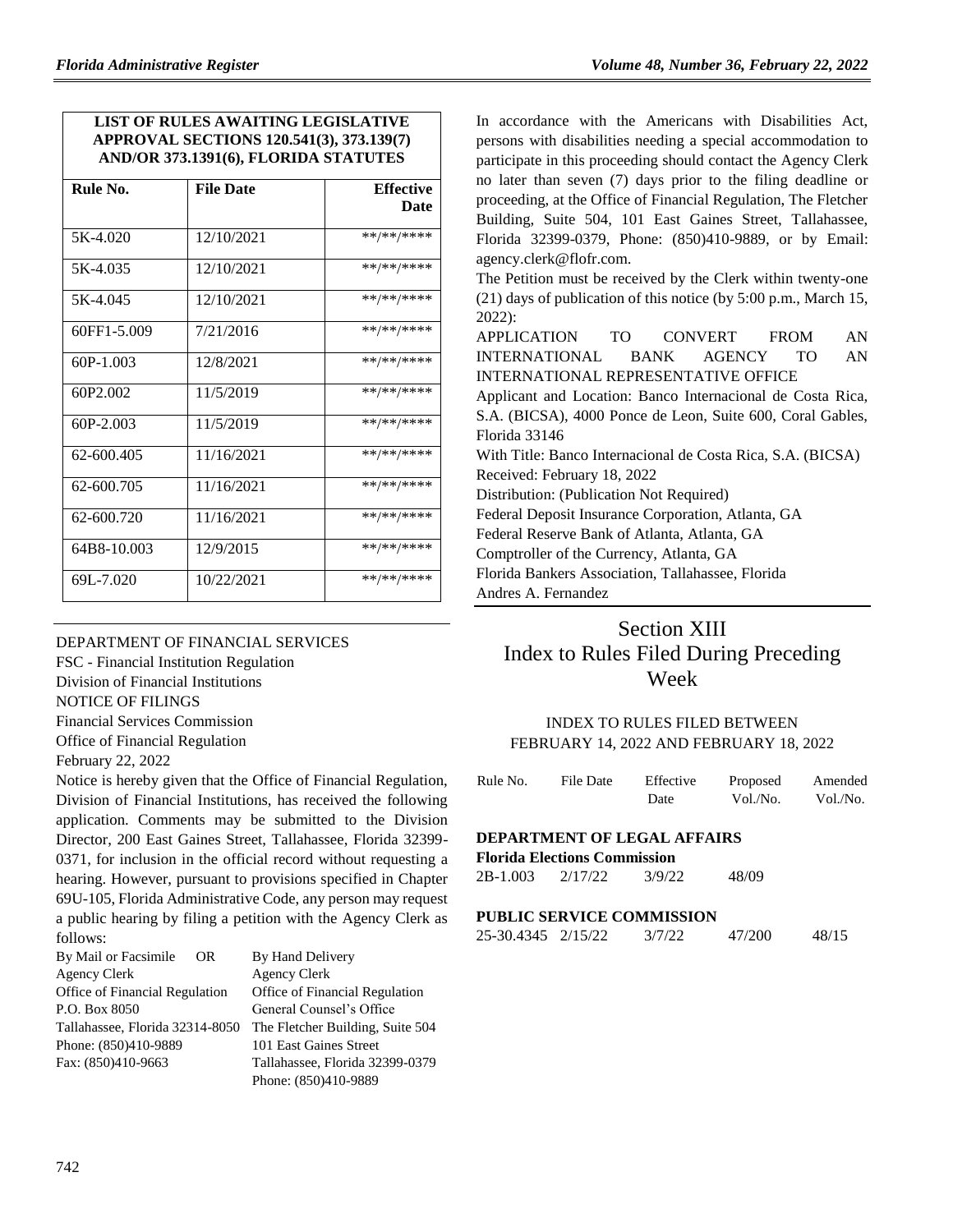|                       |         | DEPARTMENT OF BUSINESS AND PROFESSIONAL |        |        | 63H-2.001          |
|-----------------------|---------|-----------------------------------------|--------|--------|--------------------|
| <b>REGULATION</b>     |         |                                         |        |        | 63H-2.002          |
| 61-35.021             | 2/15/22 | 3/7/22                                  | 47/245 |        | 63H-2.003          |
|                       |         |                                         |        |        | 63H-2.004          |
|                       |         | DEPARTMENT OF ENVIRONMENTAL PROTECTION  |        |        | 63H-2.005          |
| 62-503.200            | 2/17/22 | 3/9/22                                  | 47/241 |        | 63H-2.006          |
| 62-503.300            | 2/17/22 | 3/9/22                                  | 47/241 | 48/12  | 63H-2.007          |
| 62-503.430            | 2/17/22 | 3/9/22                                  | 47/241 | 48/12  | 63H-2.007:         |
| 62-503.500            | 2/17/22 | 3/9/22                                  | 47/241 |        | 63H-2.008          |
| 62-503.700            | 2/17/22 | 3/9/22                                  | 47/241 | 48/12  | 63H-3.001          |
| 62-503.751            | 2/17/22 | 3/9/22                                  | 47/241 |        | 63H-3.002          |
| 62-503.800            | 2/17/22 | 3/9/22                                  | 47/241 | 48/12  | 63H-3.003          |
| 62-552.200            | 2/17/22 | 3/9/22                                  | 47/241 | 48/12  | 63H-3.004          |
| 62-552.300            | 2/17/22 | 3/9/22                                  | 47/241 |        | 63H-3.005          |
| 62-552.430            | 2/17/22 | 3/9/22                                  | 47/241 |        | 63H-3.006          |
| 62-552.680            | 2/17/22 | 3/9/22                                  | 47/241 |        | 63H-3.007          |
| 62-552.700            | 2/17/22 | 3/9/22                                  | 47/241 |        |                    |
|                       |         |                                         |        |        |                    |
| 62-552.800            | 2/17/22 | 3/9/22                                  | 47/241 | 48/12  | <b>DEPARTM</b>     |
| 62-701.805            | 2/17/22 | 3/9/22                                  | 47/131 | 47/162 | 64ER22-1           |
| 48/03                 |         |                                         |        |        |                    |
| 62-701.900            | 2/17/22 | 3/9/22                                  | 47/131 | 47/162 | <b>Board of N</b>  |
| 48/03                 |         |                                         |        |        | 64B8-3.004         |
| 62-788.101            | 2/17/22 | 3/9/22                                  | 47/199 |        | 64B8-9.009         |
| 62-788.151            | 2/17/22 | 3/9/22                                  | 47/199 | 48/03  | 64B8-30.00         |
| 62-788.201            | 2/17/22 | 3/9/22                                  | 47/199 | 48/03  | 64B8-30.00         |
| 62-788.301            | 2/17/22 | 3/9/22                                  | 47/199 | 48/03  |                    |
| 62-788.311            | 2/17/22 | 3/9/22                                  | 47/199 |        | <b>Board of C</b>  |
| 62-788.321            | 2/17/22 | 3/9/22                                  | 47/199 | 48/03  | 64B15-6.00         |
| 62-788.331            | 2/17/22 | 3/9/22                                  | 47/199 |        | 64B15-6.00         |
| 62-788.341            | 2/17/22 | 3/9/22                                  | 47/199 | 48/03  |                    |
| 62-788.401            | 2/17/22 | 3/9/22                                  | 47/199 |        | <b>LIST OF I</b>   |
|                       |         |                                         |        |        | <b>APPROVA</b>     |
|                       |         | DEPARTMENT OF JUVENILE JUSTICE          |        |        | 373.139(7)         |
| <b>Staff Training</b> |         |                                         |        |        |                    |
| 63H-1.001             | 2/14/22 | 3/6/22                                  | 47/250 |        | <b>DEPARTM</b>     |
| 63H-1.002             | 2/14/22 | 3/6/22                                  | 47/250 |        | <b>SERVICE</b>     |
| 63H-1.003             | 2/14/22 | 3/6/22                                  | 47/250 |        | Division of        |
| 63H-1.004             | 2/14/22 | 3/6/22                                  | 47/250 |        | 5K-4.020           |
| 63H-1.005             | 2/14/22 | 3/6/22                                  | 47/250 |        | 5K-4.035           |
| 63H-1.006             | 2/14/22 | 3/6/22                                  | 47/250 |        | 5K-4.045           |
| 63H-1.007             | 2/14/22 | 3/6/22                                  | 47/250 |        |                    |
| 63H-1.008             | 2/14/22 | 3/6/22                                  | 47/250 |        | <b>DEPARTM</b>     |
| 63H-1.009             | 2/14/22 | 3/6/22                                  | 47/250 |        | E911 Boar          |
| 63H-1.010             | 2/14/22 | 3/6/22                                  | 47/250 |        | 60FF1-5.00         |
| 63H-1.011             | 2/14/22 | 3/6/22                                  | 47/250 |        |                    |
| 63H-1.012             | 2/14/22 | 3/6/22                                  | 47/250 |        | <b>Division of</b> |
| 63H-1.013             | 2/14/22 | 3/6/22                                  | 47/250 |        | 60P-1.003          |
| 63H-1.014             | 2/14/22 | 3/6/22                                  | 47/250 |        | 60P-2.002          |
|                       |         |                                         |        |        |                    |

63H-1.015 2/14/22 3/6/22 47/250 63H-1.016 2/14/22 3/6/22 47/250

| 63H-2.001  | 2/14/22 | 3/6/22 | 47/250 |
|------------|---------|--------|--------|
| 63H-2.002  | 2/14/22 | 3/6/22 | 47/250 |
| 63H-2.003  | 2/14/22 | 3/6/22 | 47/250 |
| 63H-2.004  | 2/14/22 | 3/6/22 | 47/250 |
| 63H-2.005  | 2/14/22 | 3/6/22 | 47/250 |
| 63H-2.006  | 2/14/22 | 3/6/22 | 47/250 |
| 63H-2.007  | 2/14/22 | 3/6/22 | 47/250 |
| 63H-2.0075 | 2/14/22 | 3/6/22 | 47/250 |
| 63H-2.008  | 2/14/22 | 3/6/22 | 47/250 |
| 63H-3.001  | 2/14/22 | 3/6/22 | 47/222 |
| 63H-3.002  | 2/14/22 | 3/6/22 | 47/222 |
| 63H-3.003  | 2/14/22 | 3/6/22 | 47/222 |
| 63H-3.004  | 2/14/22 | 3/6/22 | 47/222 |
| 63H-3.005  | 2/14/22 | 3/6/22 | 47/222 |
| 63H-3.006  | 2/14/22 | 3/6/22 | 47/222 |
| 63H-3.007  | 2/14/22 | 3/6/22 | 47/222 |
|            |         |        |        |
|            |         |        |        |

### **MENT OF HEALTH**

| 64ER22-1 | 2/17/22 | 2/17/22 | 48/35 |
|----------|---------|---------|-------|
|          |         |         |       |

# **Board of Medicine**

| 64B8-3.004 2/18/22 | 3/10/22 | 48/09 |
|--------------------|---------|-------|
| 64B8-9.009 2/18/22 | 3/10/22 | 48/09 |
| 64B8-30.0052/18/22 | 3/10/22 | 48/09 |
| 64B8-30.0082/18/22 | 3/10/22 | 48/09 |

### **Board Separathic Medicine**

| 64B15-6.0035 | 2/18/22 3/10/22 | 48/09 |
|--------------|-----------------|-------|
| 64B15-6.0038 | 2/18/22 3/10/22 | 48/09 |

# **LIST OF RULES AWAITING LEGISLATIVE REVIEW/ APPROVAL PURSUANT TO SECTIONS 120.541(3), 373.139(7) AND/OR 373.1391(6), FLORIDA STATUTES**

# **MENT OF AGRICULTURE AND CONSUMER**  $\mathbf S$

### **f** Food Safety

| 5K-4.020 | $12/10/21**$ /**/**** | 47/216 |
|----------|-----------------------|--------|
| 5K-4.035 | $12/10/21**$ /**/**** | 47/216 |
| 5K-4.045 | $12/10/21**$ /**/**** | 47/216 |

#### **MENT OF MANAGEMENT SERVICES**

#### **E911 Board**

09 7/21/16 \*\*/\*\*/\*\*\*\* 42/105

#### **f State Employees' Insurance**

| $60P-1.003$   | 12/8/21 | **/**/**** | 47/215 |
|---------------|---------|------------|--------|
| $60P - 2.002$ | 11/5/19 | **/**/**** | 45/191 |
| $60P-2.003$   | 11/5/19 | **/**/**** | 45/191 |